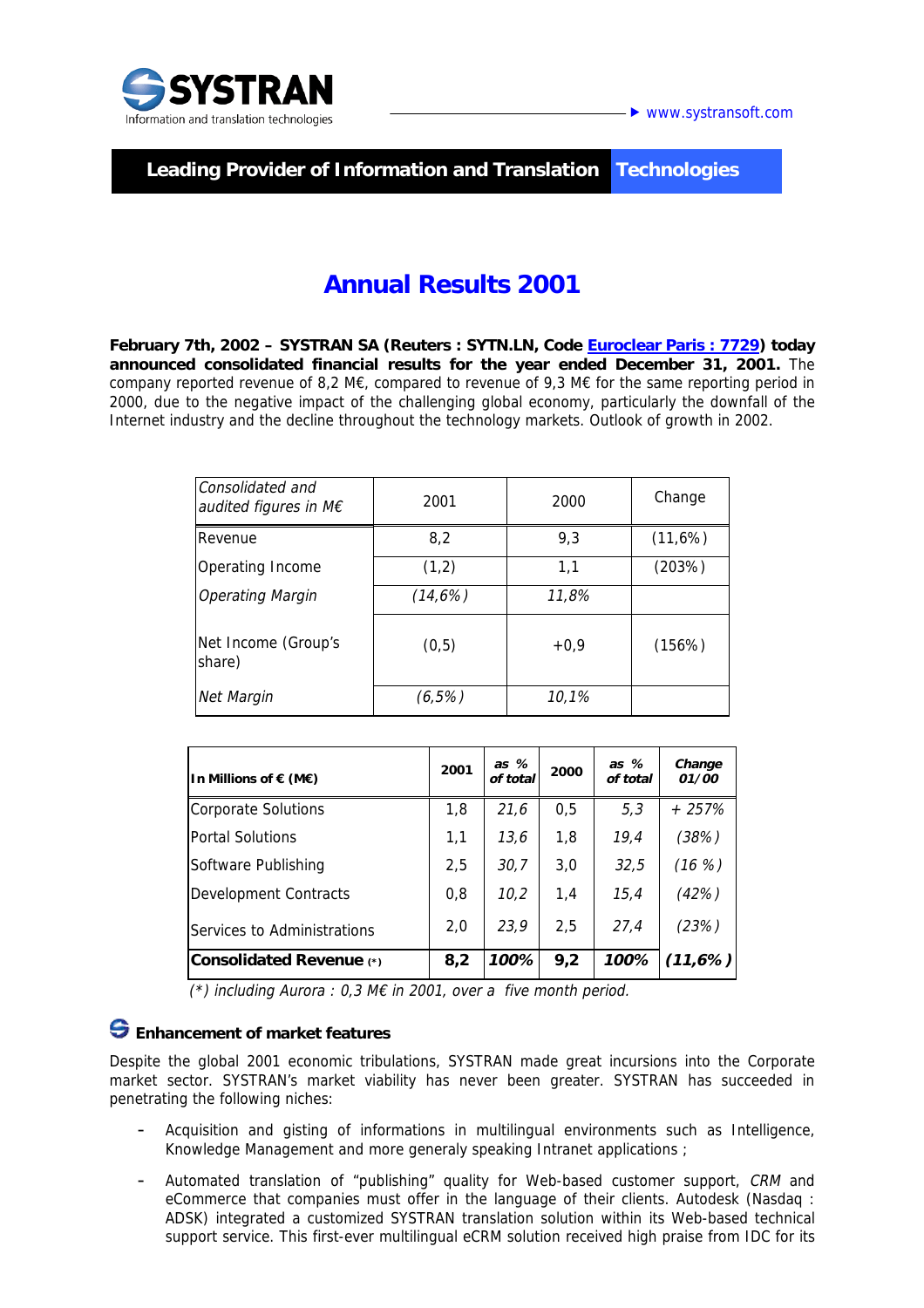innovative technological approach. IDC Bulletin  $#$  25019, June 2001, is available for review online at http://www.systransoft.com/IDC/25019.html

SYSTRAN is the undisputed leader in these promising markets, as underlined by IDC in Bulletin  $#$ 26459, January 2002. SYSTRAN is redefining the definition of Machine Translation Technology and is extending its use beyond the scope of translation. This report is available for review online http://www.systransoft.com/IDC/26459.html

### **A strong increase in sales of Corporate Solutions despite an economic slowdown which has had a negative impact on revenues**

Sales resulting from Corporate Solutions have risen, due to evolution of the market, increasing by four-fold at 1,8 M€ in 2001, as compared to 0,5 M€ in 2000. Corporations are progressively integrating multilingual functionalities into their applications. Sustained sales for customized translation solutions are realized by corporations such as Autodesk, Dalkia, Ford Motor Company, McDonald's Corporation, NEC Corporation, OneRealm, PricewaterhouseCoopers, Saint Gobain, and SONY.

Nevertheless, sales to large accounts and, in particular sales to Portals, have suffered from the tumultuous turns of the Internet industry and from the global economic slowdown in 2001.

For the Software Publishing business unit, download sales increased, while shrink-wrapped product sales decreased, SYSTRAN having focused efforts on download sales.

The Linguistic Services for Administrations and related development contracts business unit is affected by the same circumstances faced throughout IT industry worldwide in 2001.

# **Results 2001 include sustained investments**

SYSTRAN is seeing increased demand for multilingual technologies and, in anticipation of such, has continued to make investments in:

- Sales & Marketing expenditures in Europe and in the USA, stand at 19,5% of sales in 2001, versus 16,1% in 2000 ;
- Research & Development is 13,4% of the current sales reporting period, versus 9,7% in 2000. A tax credit for research amounting to 0,5 M€ has been recognized accordingly in 2001.

SYSTRAN achieved the restructuring plan of its Services unit to public administration activities. Related restructuring costs, already accrued during the prior accounting year, are included in the extraordinary expense during the current reporting period.

## **Outlook of growth in 2002**

SYSTRAN foresees a significant increase in sales to break-even in 2002.

For Corporate & Portal Solutions, SYSTRAN forecasts a new increase in sales in 2002. On one hand, SYSTRAN experienced certain delays during the last quarter 2001, and on the other hand, noted an important pre-sales activity.

The Software Publishing business unit will profit from the release of a major upgrade in its family of desktop products that include tangible improvements and technology innovations from SYSTRAN's R&D, during the first semester of 2002.

Linguistic Services to Administrations and development contracts should also record an increase in 2002, due to an increasing backlog.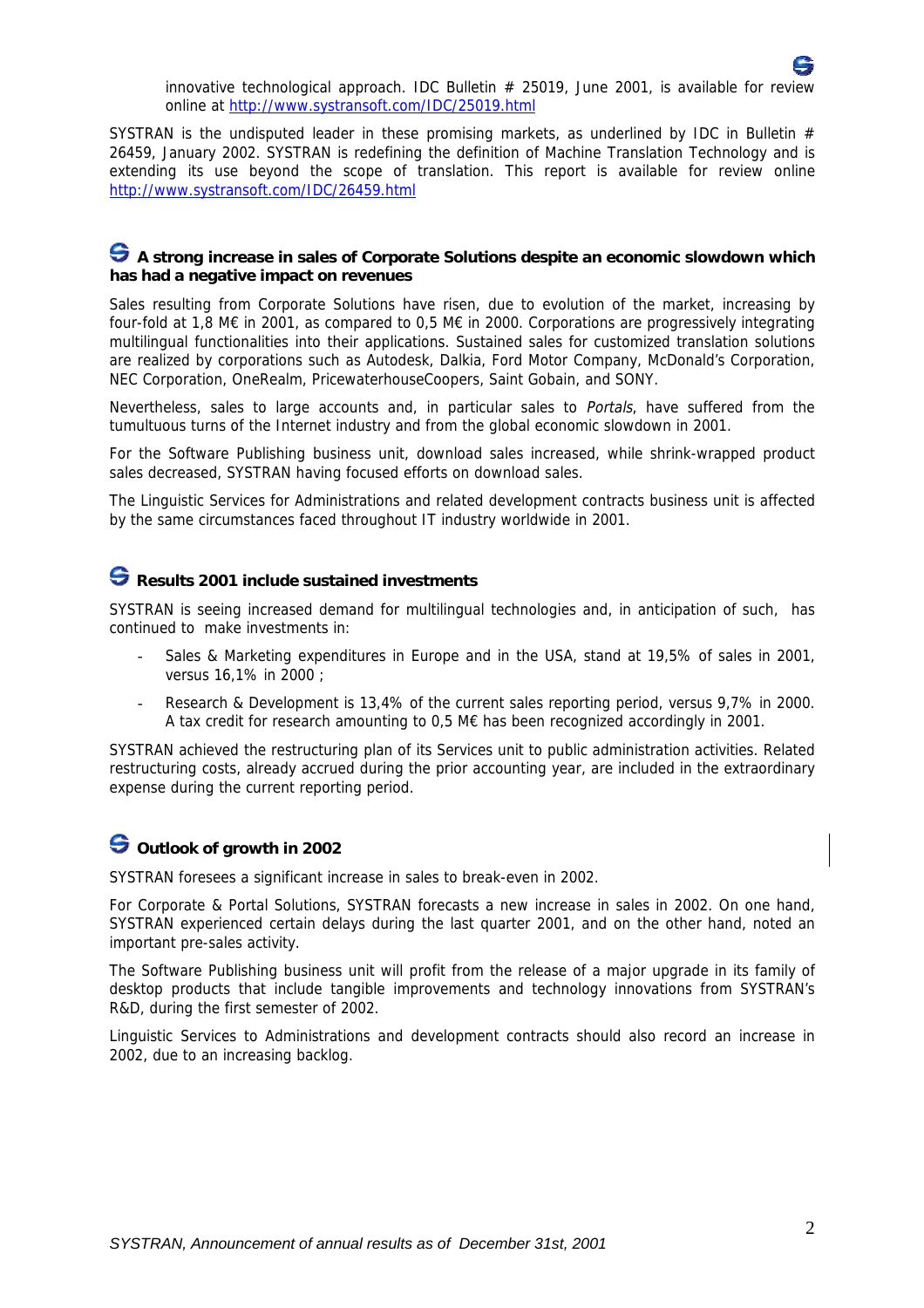

### **ABOUT SYSTRAN**

SYSTRAN is the leading provider of the world's most scalable and modular translation architecture. SYSTRAN's expertise spans over 30 years of building customized translation solutions for large corporations, portals, ISPs, governments and public administrations through open and robust architectures

 Its core technology powers revolutionary translation solutions for the Internet, PCs and network infrastructures that facilitate communication in 35 language pairs and in 21 specialized domains. SYSTRAN's technology is developed under Linux and runs on all Unix platforms, MacOS X and MS Windows.

SYSTRAN is headquartered in France and has subsidiaries in California and Luxembourg.

SYSTRAN (Euroclear Paris code : 7729) is listed on Euronext Paris, Nouveau Marché and is member of Euronext's Next Economy segment. AUREL-LEVEN is the French investment company appointed to trade SYSTRAN's stock on the Market.

### *CONTACTS*

Frédéric BURBAND, Chief Financial Officer Telephone: +33 (0)1 39 34 97 99 Fax: +33 (0)1 34 12 20 01 Email : burband@systran.fr

Revenue for the first quarter 2002 will be announced on April 23th, 2002.

You can download this Press Release at http://www.systransoft.com/Investors/Press.html